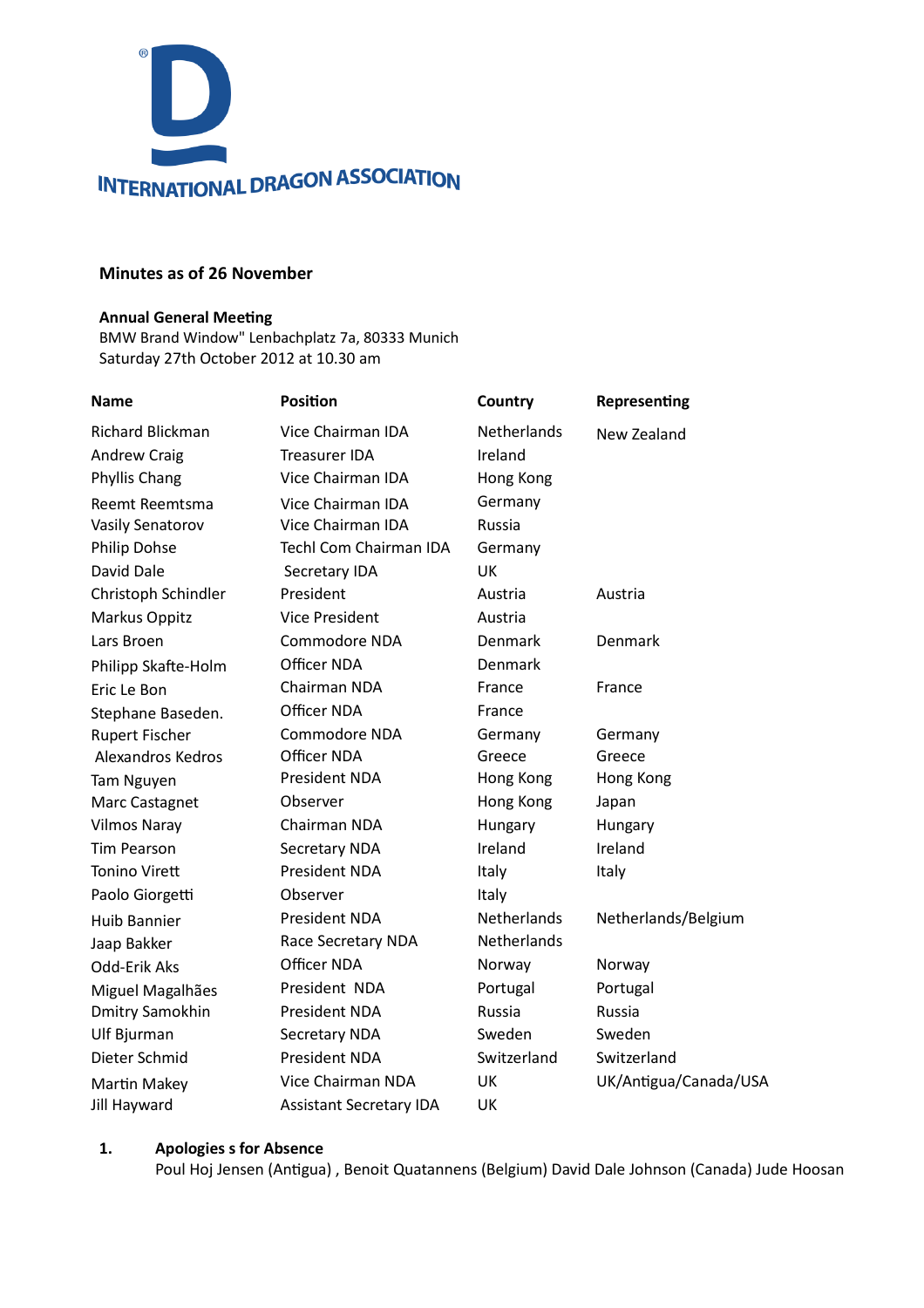(New Zealand) Joso Matoso (POR) Anne Garre< (USA) Christopher Dicker (UK) Ruhunu Dragon Association (Sri Lanka)

#### **2.** Declaration of Proxies

Richard Blickman (NED) for New Zealand, Martin Makey (UK) for Antigua/USA/Canada, Marc Castagnet (HKG) for Japan

## **3. Confirmation of previous Minutes** The Minutes of the AGM 2011 were approved

#### **4. Chairman's Report**

Welcome to the 2012 AGM in Munich. On behalf of everyone a special thanks to the German Dragon Association and in particular Rupert Fischer for organizing everything.

This is my first report as your chairman and so far we have had no major issues. Overall a continued positive development of our Dragon Class. Many great events, both National and International, with good to above average attendance and new and younger sailors joining.

However, the worsening global economic situation is having a negative effect on the number of new Dragons built and sponsoring major events is becoming increasingly difficult.

Keeping entry fees at current levels may become an issue if we do not succeed to tighten the event budgets. We are closely monitoring the preparation of the major events and advising where needed in first instance on top quality race management. Also we encourage keeping the on shore entertainment at reasonable levels. ISAF ranked IROs for race management and also ISAF ranked juries set the standard for our major events.

Corinthian Trophies have been awarded at all major events and our top Corinthian sailors rank with the professional part of the fleet.

The class promotion efforts are growing and I would like to thank in particular Fiona Brown and Martin Payne for their continued contribution at all major events.

We are very pleased that Crown Prince Frederik of Denmark has recently accepted the position of Vice-President of the IDA.

#### **Some 2012 activities**

There were two international highlights. First the European Championship on Lake Attersee in Austria with 70 boats and this year's Gold Cup in Kinsale Ireland with also close to 70 boats from 15 nations. Both organizations were excellent in race management and shore facilities and hospitality.

#### **Technical**

Under the leadership of Philip Dohse and Chief Measurer Marcel Wagenaar, we can be assured of sound continuity and observation of the class rules and careful investigation of proposed changes.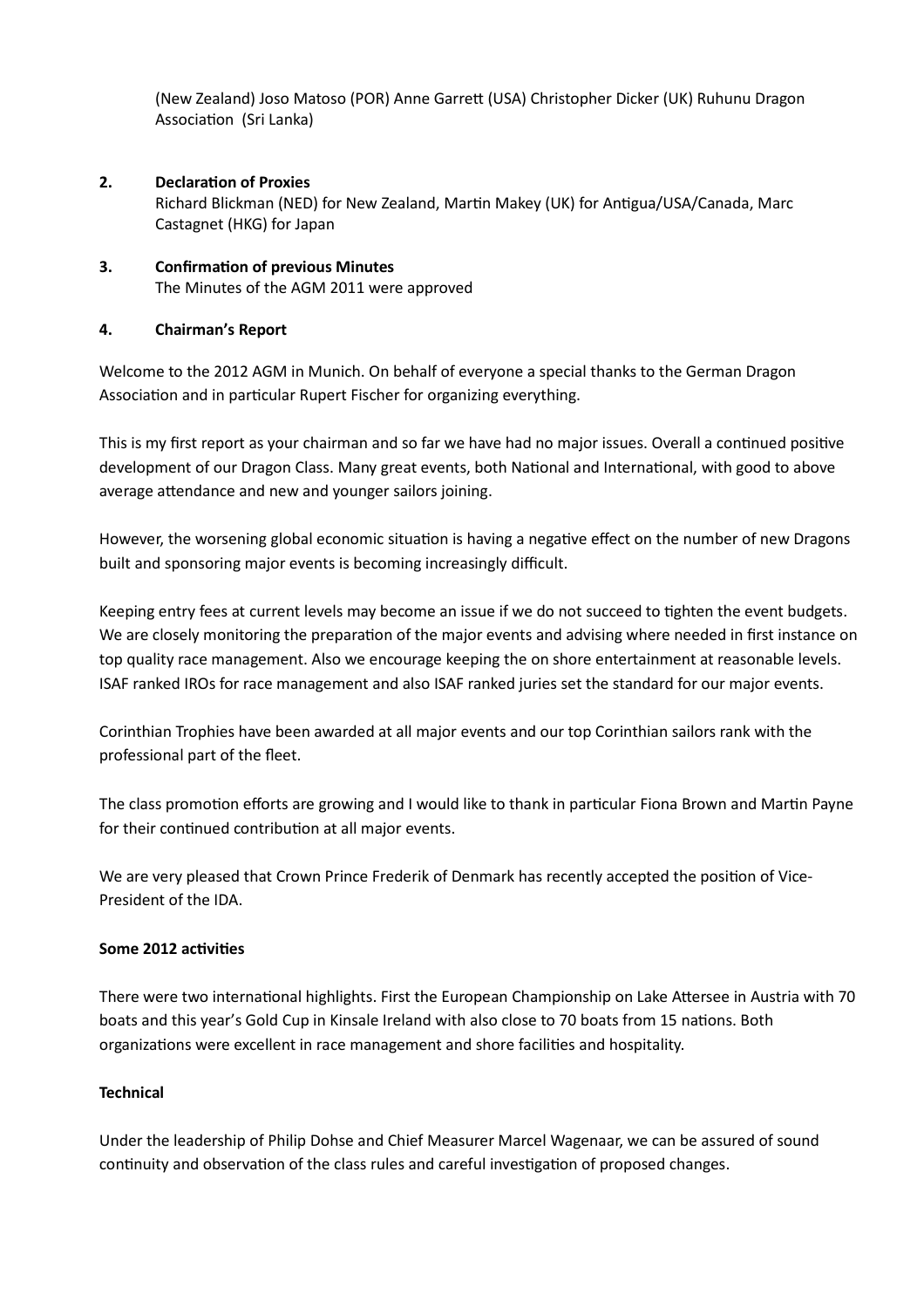Late August we were by a group of Danish Dragon sailors who have expressed measurement concerns about 2012 built Petticrow Dragons. Dr. Philip Dohse has taken immediate action to investigate these concerns. Philip will report later on in the meeting on next steps.

### **IDA Championships and Grade 1 events**

Our grade 1 events have been held with good entries in Cascais, Cannes and Douarnenez. Also the Prince Philip Cup in Australia was held as a grade 1 event for the first time.

Markus Wieser won this year's European Championship on Lake Attersee and Ulli Libor won the Corinthian Trophy. The Gold Cup in Kinsale was won by Tommy Mueller in very close competition with Lawrie Smith. The Corinthian Trophy was won by Cameron Good. The Borge Borressen Trophy was won by Lawrie Smith.

#### **Eligibility**

In the past years we have discussed about changing the rules for eligibility for World and European Championships. A proposal by the officer is distributed and recommended to be adopted at this meeting.

#### **International Ranking List**

The IRL is fulfilling its intended role; however, the discipline of the event organizers in supplying results in a timely manner can be improved.

We have retained the services of Mini and Daniel Genevet to maintain accuracy of the IRL and provide regular updates in a timely manner.

This year's winner of the IRL is Jose Matoso.

## **The Gold Cup Owners meeting**

The Owners Meeting held at the Kinsale Gold Cup was focused on eligibility, probably because of the upcoming Worlds in Weymouth next year. The conclusion has been prepared in our proposal for rule changes at today's AGM.

Also the meeting encouraged the IDA to continue increased marketing efforts to further promote the class.

Last year's concerns about 'below standard' race management at major events was discussed. The IDA officers have participated in an ISAF IRO seminar to learn and meet potential IROs for our major events. This has resulted in closer involvement of IDA officers in preparation of our major International events.

#### **Personal**

We are thanking Phyllis Chang for her contribution as vice chairman to the IDA for four years. Not only has Phyllis contributed to the decisions on all issues, but also maintained a close relationship with the Hong Kong Dragon fleet and other fleets in Australia and Canada.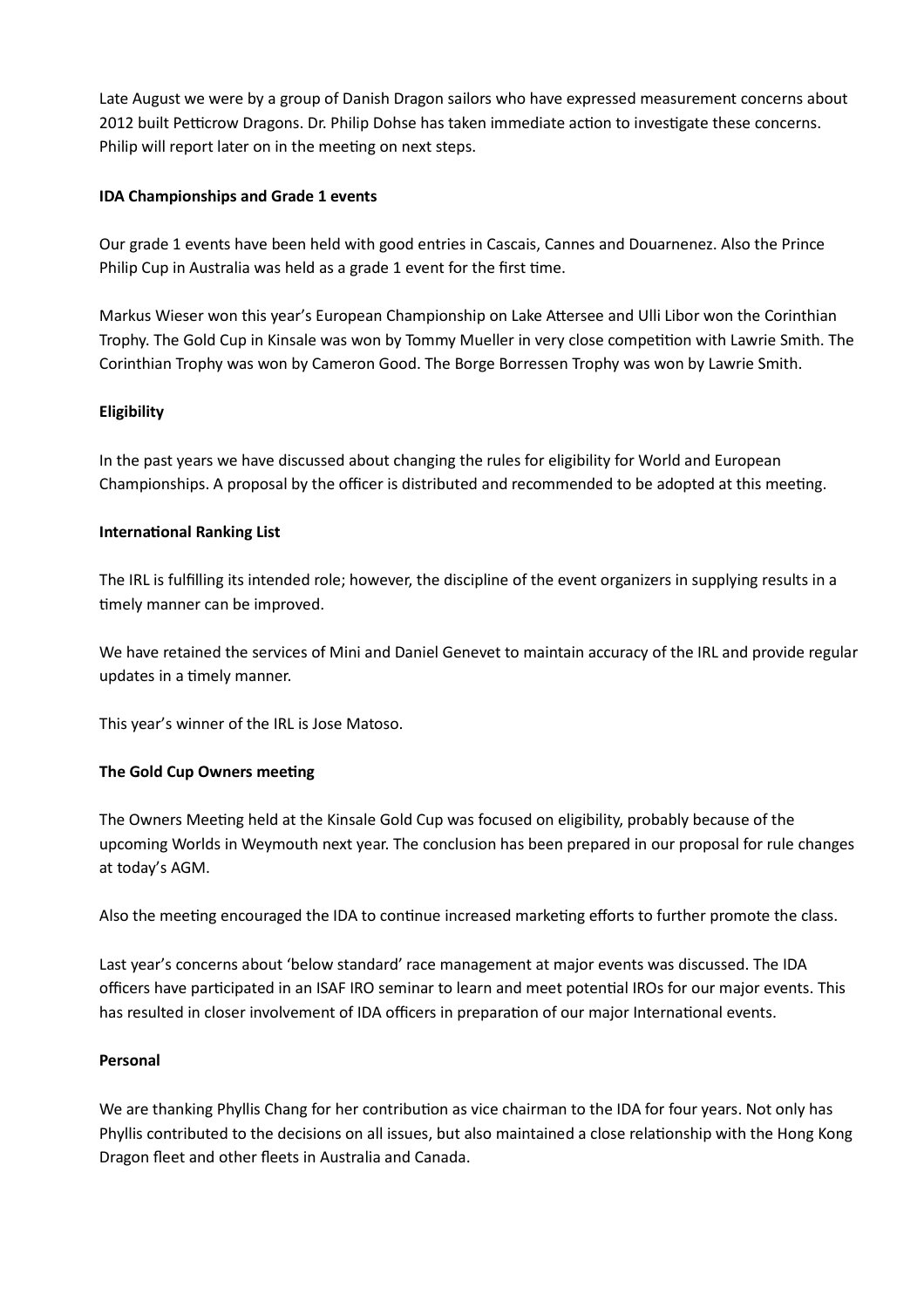Reemt Reemtsma has offered to be nominated for a second term of two years as Vice Chairman and the officers recommend Reemt's election.

Jose Matoso has been welcomed by the Officers as Vice Chairman and we propose his election to the meeting for a two years term. Jose has been a keen Dragon sailor for many years and President of the Cascais Yacht Club; important to us since Cascais is of increasing importance in our circuit.

Andrew Craig continues as Treasurer and we are grateful to Andrew's continued support.

Also we would like to thank David Dale, our Secretary. It has been a great pleasure for me to work closely with David this year and his commitment and knowledge is outstanding. David and the Officers are very well supported by Jill Hayward and we thank Jill for this.

# **2013**

Next year will be again a great year for the Class with the three major events. The Europeans in Cascais in April, the Gold Cup in Douarnenez in August followed by the World Championship in Weymouth. All events are well advanced in preparation.

Although now in a challenging economic environment, we are certain that the Dragon class will continue to prosper.

## **5. Treasurer's Report**

The Treasurers Report with the Budget for 2013 was presented by Andrew Craig, Treasurer.

The difficult economic conditions continued throughout 2012 and the class is not immune to the economic cold winds and this was most evident in the fall in new boats built (and the IDA building fees) and the fall in the number of sail labels sold. The turnout at regattas around the globe is very strong and individual National Associations continue to bid to hold our major events and the outlook for the class remains positive.

The 2011 receipts and payments account shows a decrease in our reserves of £ 5,518 which is greater than the budgeted decrease of £2,900. As a result our closing cash balance amounts to £46,392 which continues to be a strong financial position.

The Association continues to benefit from subsidies from the officers in terms of travel costs and administrative support.

The strength of the class and good turnout at major regattas continues.

## **Receipts**

Income was almost  $f{f}$  9,000 lower than budget and  $f{f}$  8,000 lower than last year. This is partially timing due to destocking by lofts and sales of labels have been very strong in September and October – normally a period of very low sales. As a result next year's income is likely to benefit and this has been built into the 2013 budget.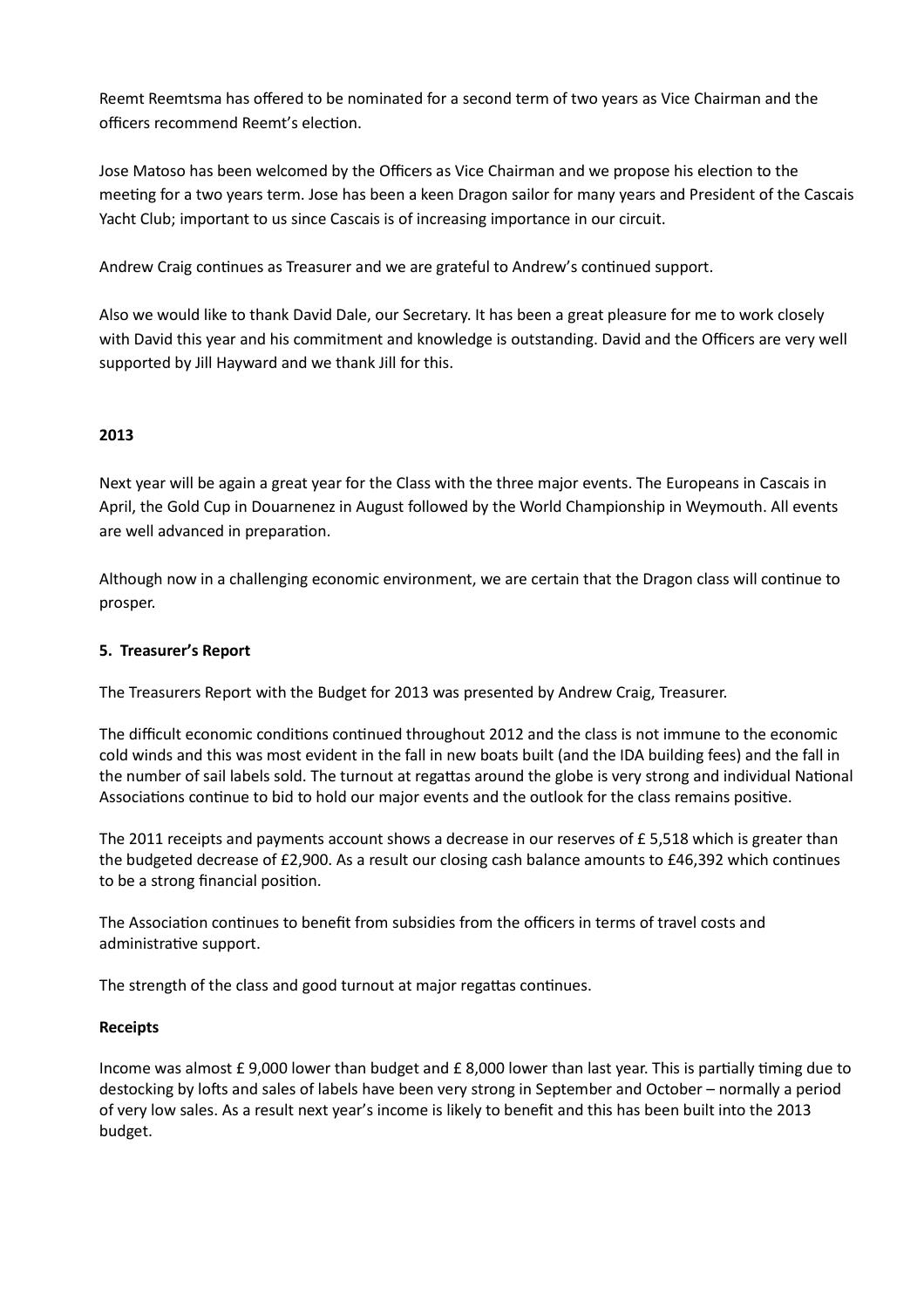Subscription income was in line with budget and last year. Subscriptions levels have not been increased for many years and it is timely to consider whether we should raise subscriptions to reflect the service provided to members,

Building fees were £ 2,500 below budget and last year reflecting the lower number of new builds during the year.

Mast label income is in line with budget and last year.

Yearbook and website advertising was some  $E$  5,500 better than budget and last year which went a long way to cover off the fall in sail label income. Our efforts to make advertising sales in 2012/13 are meeting with reduced success - particularly the Yearbook advertising where the commercial advertisers are not expressing interest.

Other income includes income from the sale of plans, rules and templates.

Overall our income was very weak in 2012 being the second lowest year of the last 5 years. It is hoped that the very attractive 2013 season with the Europeans in Cascais, Gold Cup in Douarnanez and Worlds in Weymouth be good for our income.

#### **Payments**

Expenditure was approximately £ £3,000 lower than budget and £ 4,000 lower the previous year.

Last year's investment in the website continued and the quality of the content was significantly improved with the new branding, blogs (particularly Stavros), Facebook, videos from major events and the Dragon Website is one of the best around. The professional webmaster develops and runs the site and ensures the quality is maintained. The hit rate continues to be very high and the web has become our main source of communication and the reach is enormous. The Officers will need to consider whether the relatively high expenditure on the Yearbook is warranted and consideration should be given to moving all our communication to the web and cease production of the Yearbook.

Another area of investment was the continued development of the IRL and the Officers thank and acknowledge the huge input from Robert Alpe who generously gave his time free to the IDA to progress the IRL project.

Other areas of expenditure were broadly in line with budget and prior year and tight control was maintained throughout the year by the Secretary / Manager and Jill Hayward who also worked hard chasing for advertising in the Yearbook and on the web.

#### **Conclusion**

We continue to maintain a reserve of approximately £50,000. It is vital that we preserve a balance of this order to deal with temporary fluctuations in income and to cover any unexpected issues which might threaten the strength of the class.

## **Discussion arising from the Treasurer's Report**

**Revenue increases** The Officers had considered a number of different ways to increase revenue, but had finally recommended an increase in the cost of sail labels by 25 % to £27.50 this was supported by Rupert Fisher and approved unanimously by the delegates.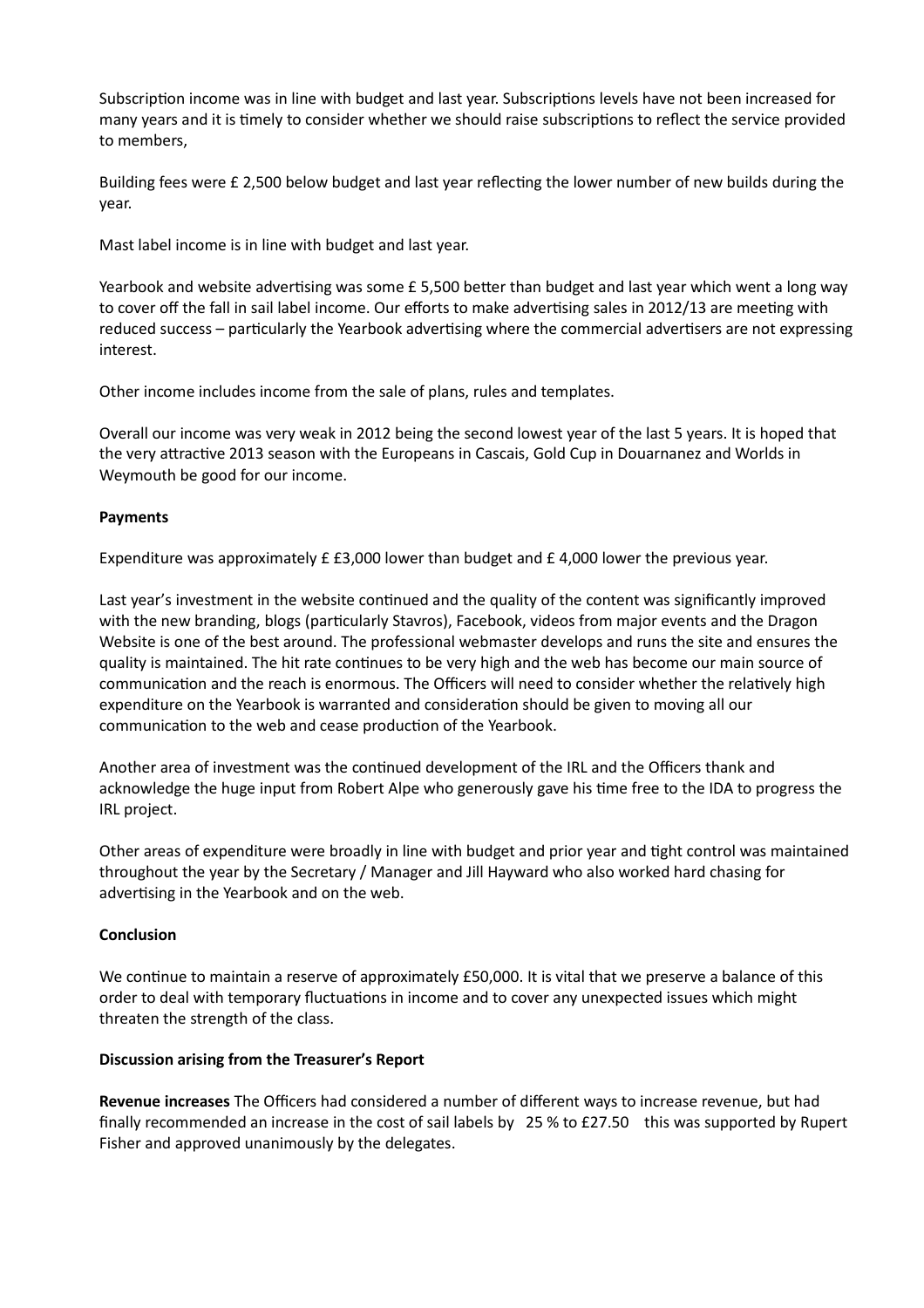**Advertising** In discussion it was agreed that advertisers preferred using the Website rather than the Yearbook and this should be taken into consideration if the Yearbook is replaced. Whilst talking about the website Philip Skafte -Holm commented that it was not compatible with Tablets and Smartphones and asked that this should be addressed

The BDA questioned why National Associations As should have to pay the IDA to promote their websites and also asked how much would be saved if the Yearbook was replaced, - the Treasurer stated approximately £4000. Dimitry Samokhin commented that demand for web publishing was being led by the National Associations.

Finally the French Dragon Association commented that Building Fees had remained flat over 5 years and asked if this was likely to remain the long term trend, - it was generally felt to be unlikely!

Acceptance of the Report was Proposed, Seconded and unanimously accepted by delegates. After approval by the meeting a small amendment to the Budget was made to reflect the immediate effect of the increase in charges for the remainder of the year.

## **6. Technical Report and Class Rule Changes**

Dr Philip Dohse reported that the year had been relatively quiet on the technical side and there were no issues outstanding regarding the development of boats, spars or rigs. As a result of this there were no Rule Changes proposed by the Technical Committee for approval by the Annual General Meeting.

The Dutch Dragon Association had earlier, (October 2011), proposed an extended top batten for the mainsail of the Dragon. This proposal was discussed within the Technical Committee but not found necessary and helpful and the AGM 2012 confirmed an earlier decision not to recommend the change.

Recently a National Association had raised issues regarding detailed measurement of an individual boat. This issue is under discussion between the Association the IDA and the builder concerned, and further communication will be made when the investigations have been completed.

During 2012 Lars Hendriksen and Burkard Kesse resigned from the Technical Committee. They were thanked for their work in the past years. The Technical Committee now consists of Dr Philip Dohse, Chairman (Germany), Marcel Wagenaar, Chief Measurer (Netherlands), Andrew Johnson (Australia), Yves Leglise (France) and Gunter Ahlers (Germany). It is intended to appoint an additional 2 Dragon sailors as members of the Technical Committee in near future in order to maintain the recent number of members.

## **7. Class Rule Changes for 2013**

There were no Rule Changes proposed for the next year

## **8. New Rules for the World and European Championships**